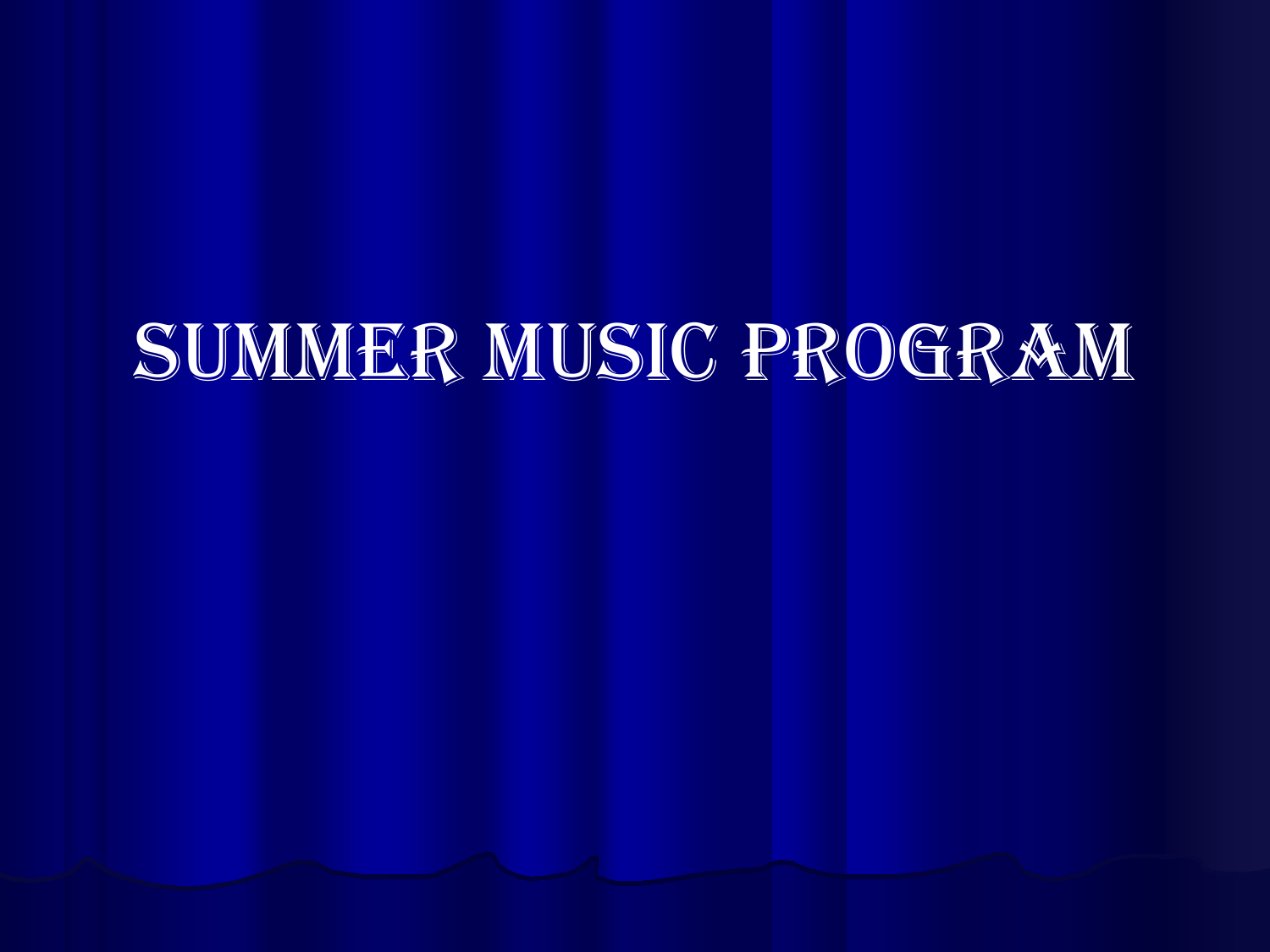## Summer Lesson Schedule

- Lessons begin on July 5th
- Lessons end August 8th
- Two half hour class lessons for FREE
- Private lessons are available for a fee of \$80 (one/week)
- The book will be provided for FREE
- Lessons are one-half hour in length
- No make-up lessons
- String and Percussion lessons are on Mondays and **Wednesdays**
- Wind lessons are held Monday-Thursday
- You will be notified by mail of your child's lesson schedule **if you provide a self-addressed stamped envelope or an email address**
- $\bullet$  There will be no refunds after June 27<sup>th</sup>.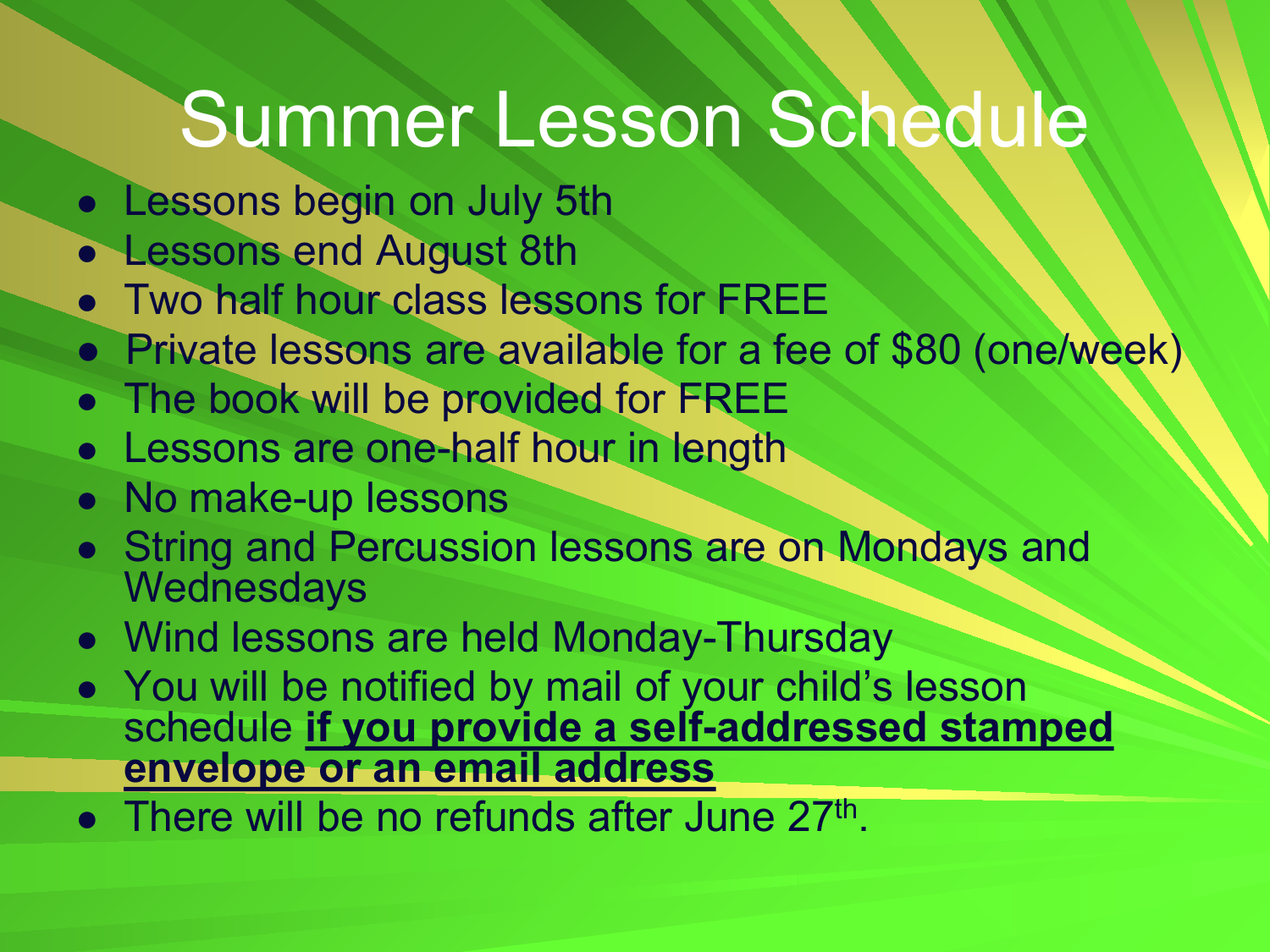# Instruments-String Family



## Violin & Viola





Bass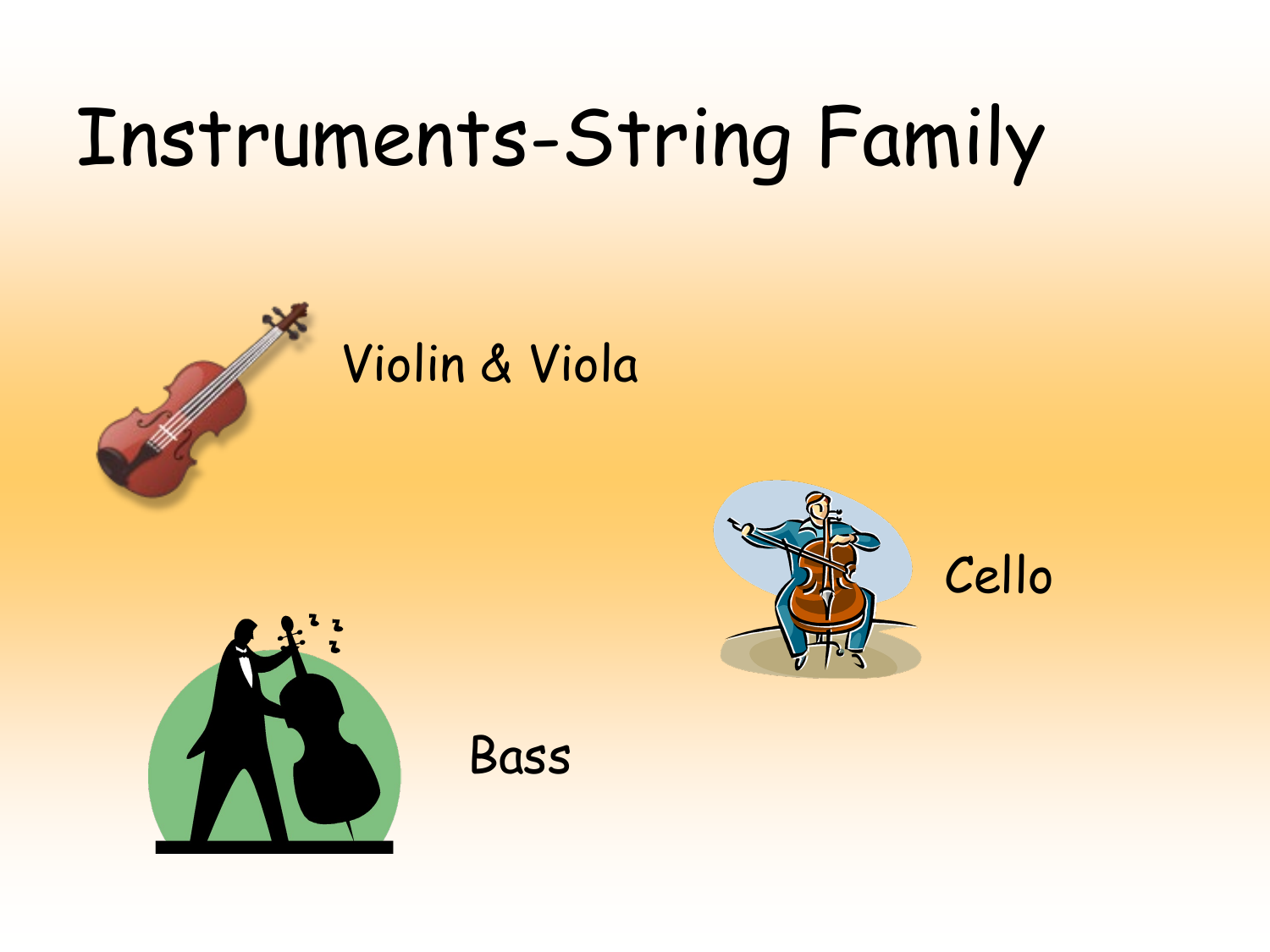## Instruments-Woodwind Family





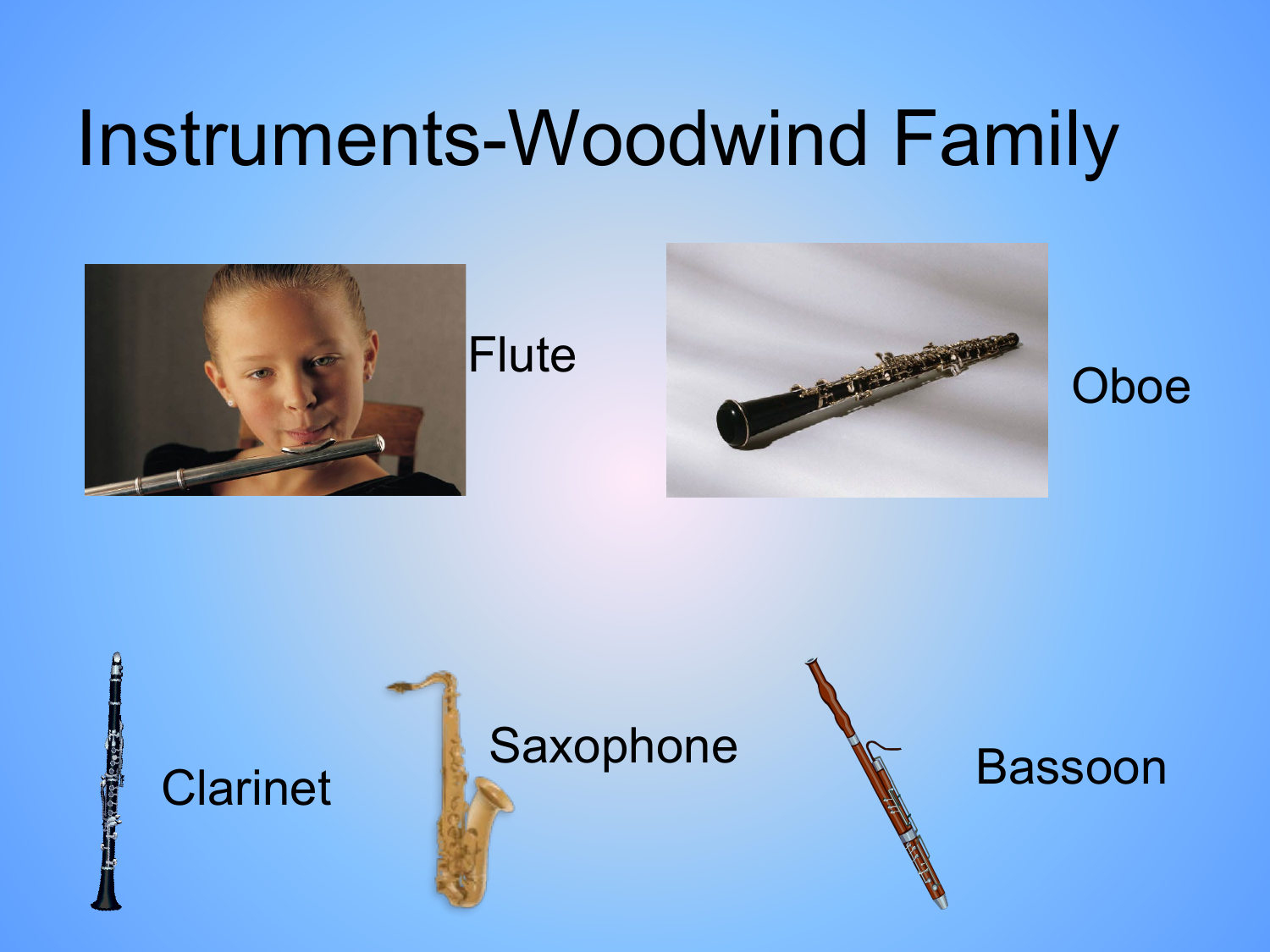## Instruments-Brass Family



French



### Horn **Trumpet**



#### **Trombone**



### Baritone & Tuba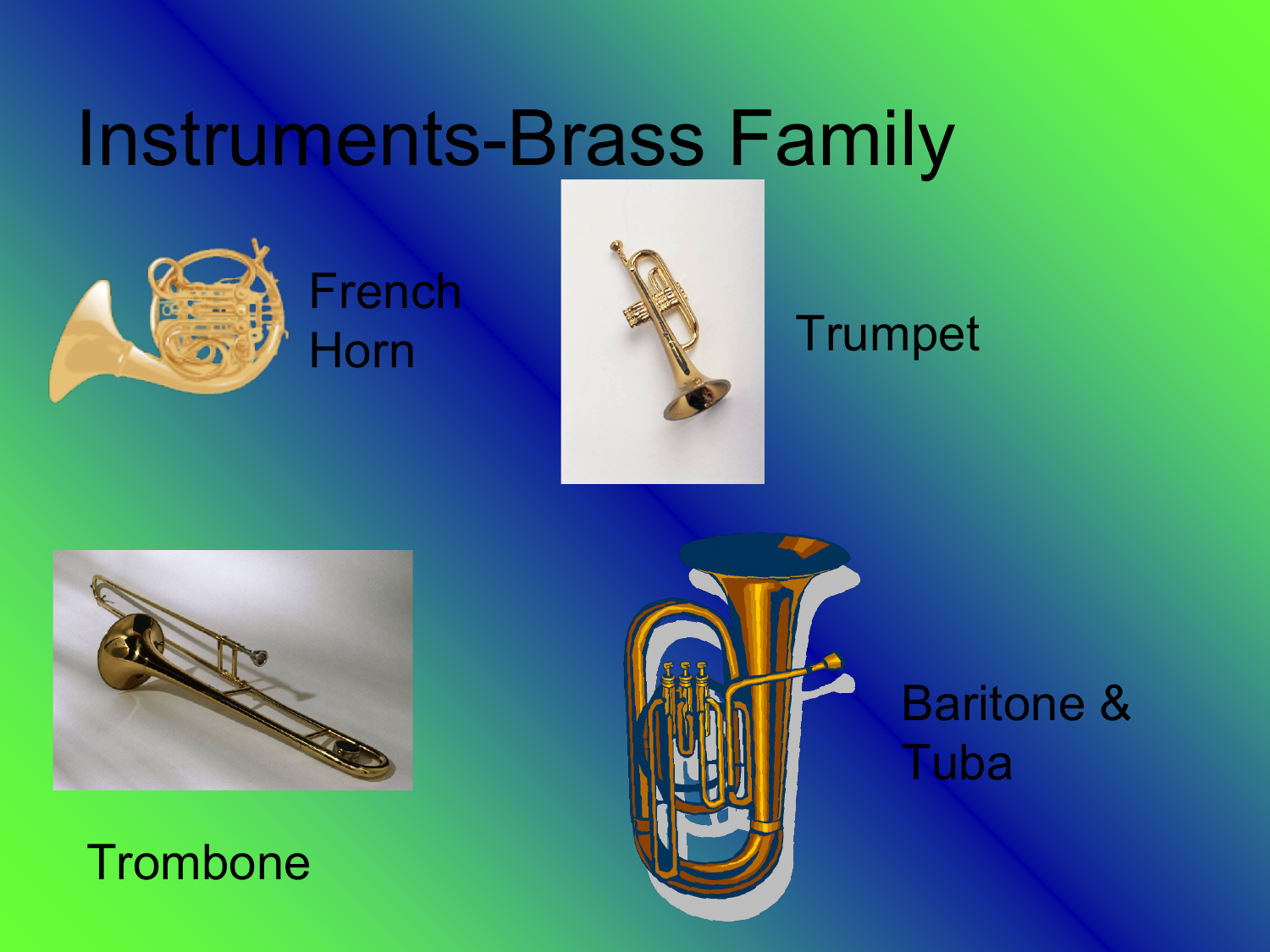## Instruments-Percussion











#### **Auxiliary Percussion**

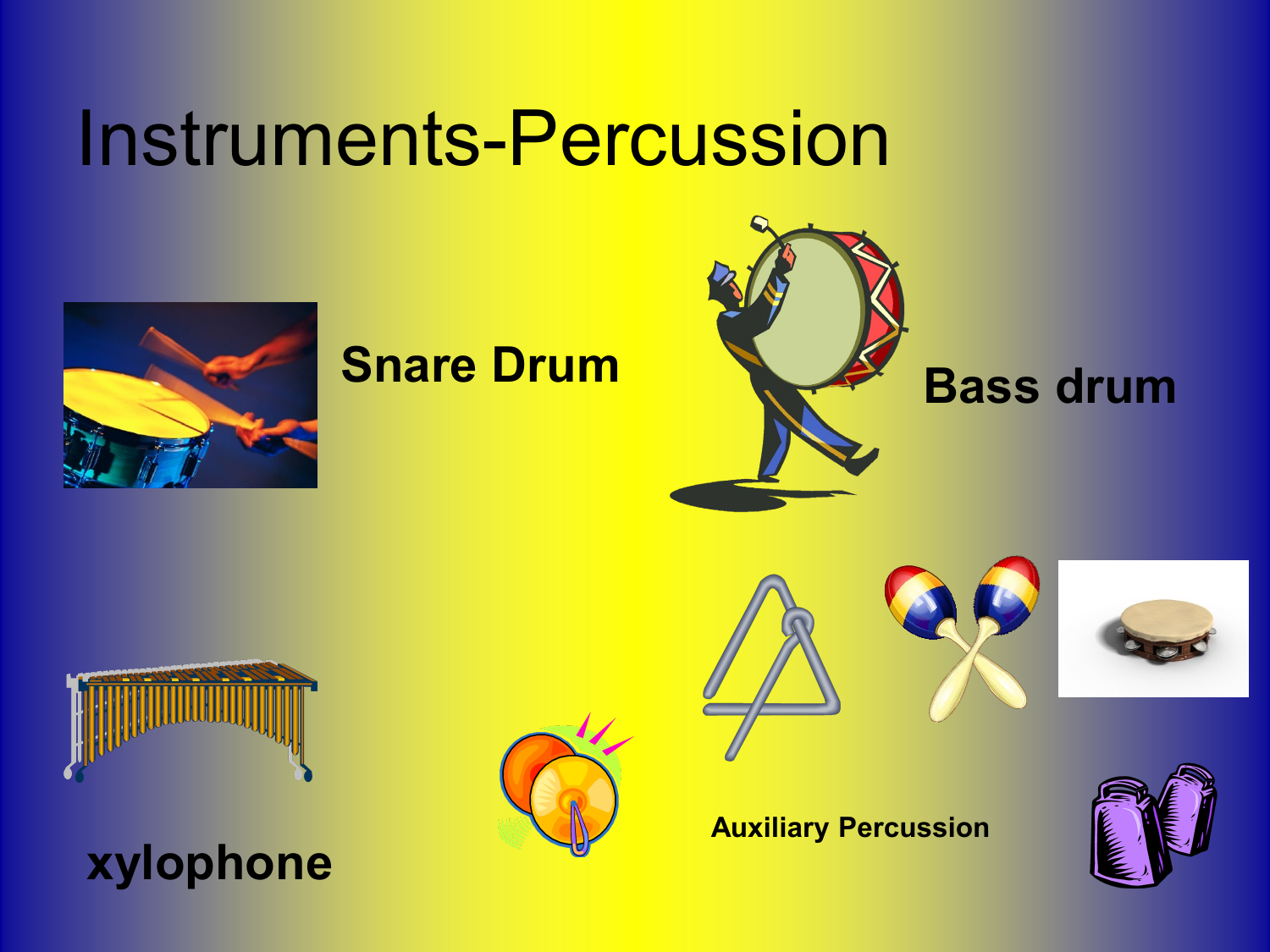#### Acquiring an Instrument For Your Child

- *Beware of inexpensive internet instruments*
- Rent from a music store
- Purchase an instrument
- Rent from the school
	- Oboe
	- Bassoon
	- French Horn
	- Baritone & Tuba
	- All String Instruments
	- Bells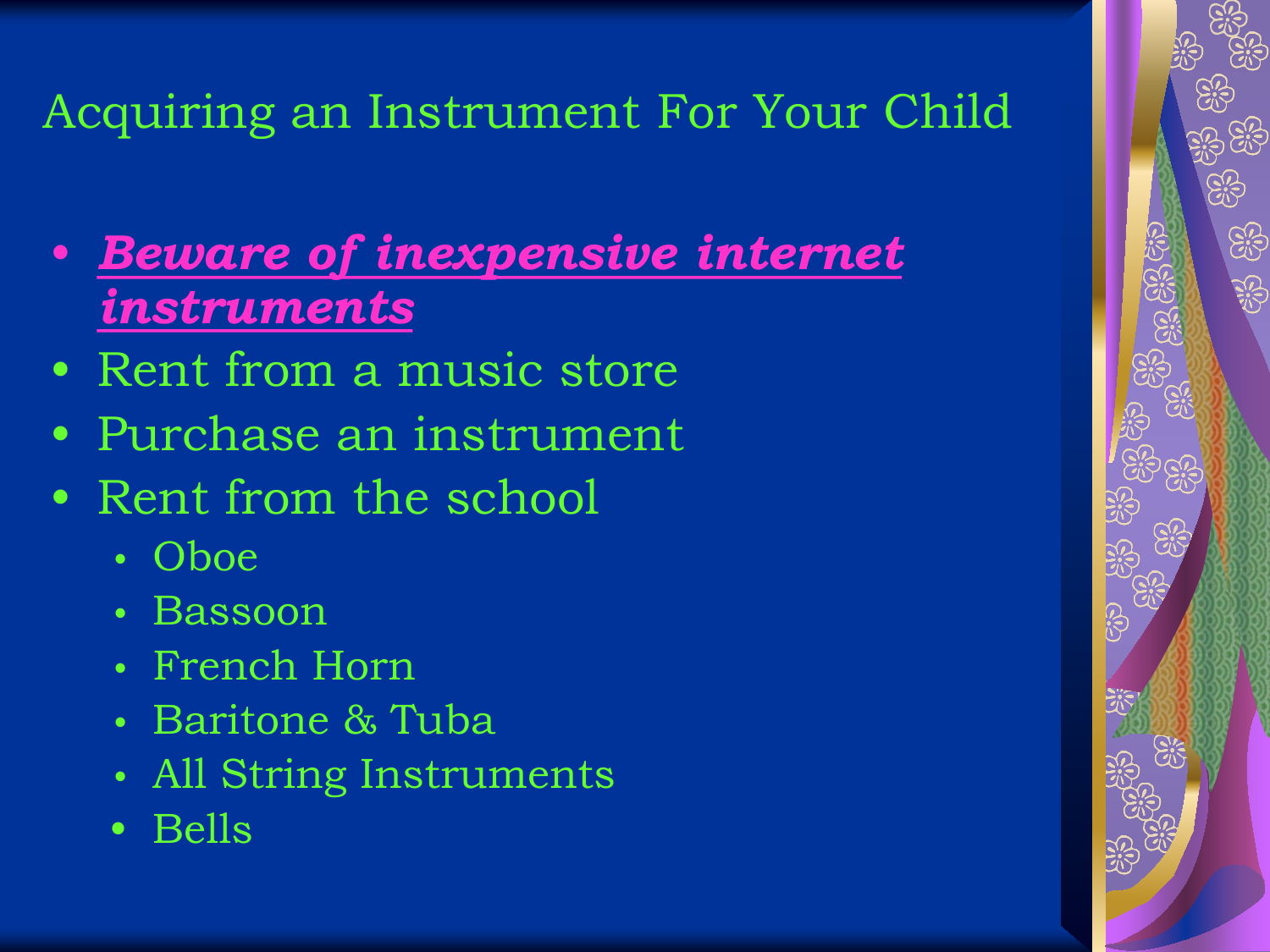## Instruments With Restrictions

- Limited Quantities Oboe (1)
	- Bassoon (1) • French Horn (3) • Baritone/Tuba (4) • Cello (2-3)
	- Bass (2)

• High Test Scores •Oboe •Bassoon •French Horn •Percussion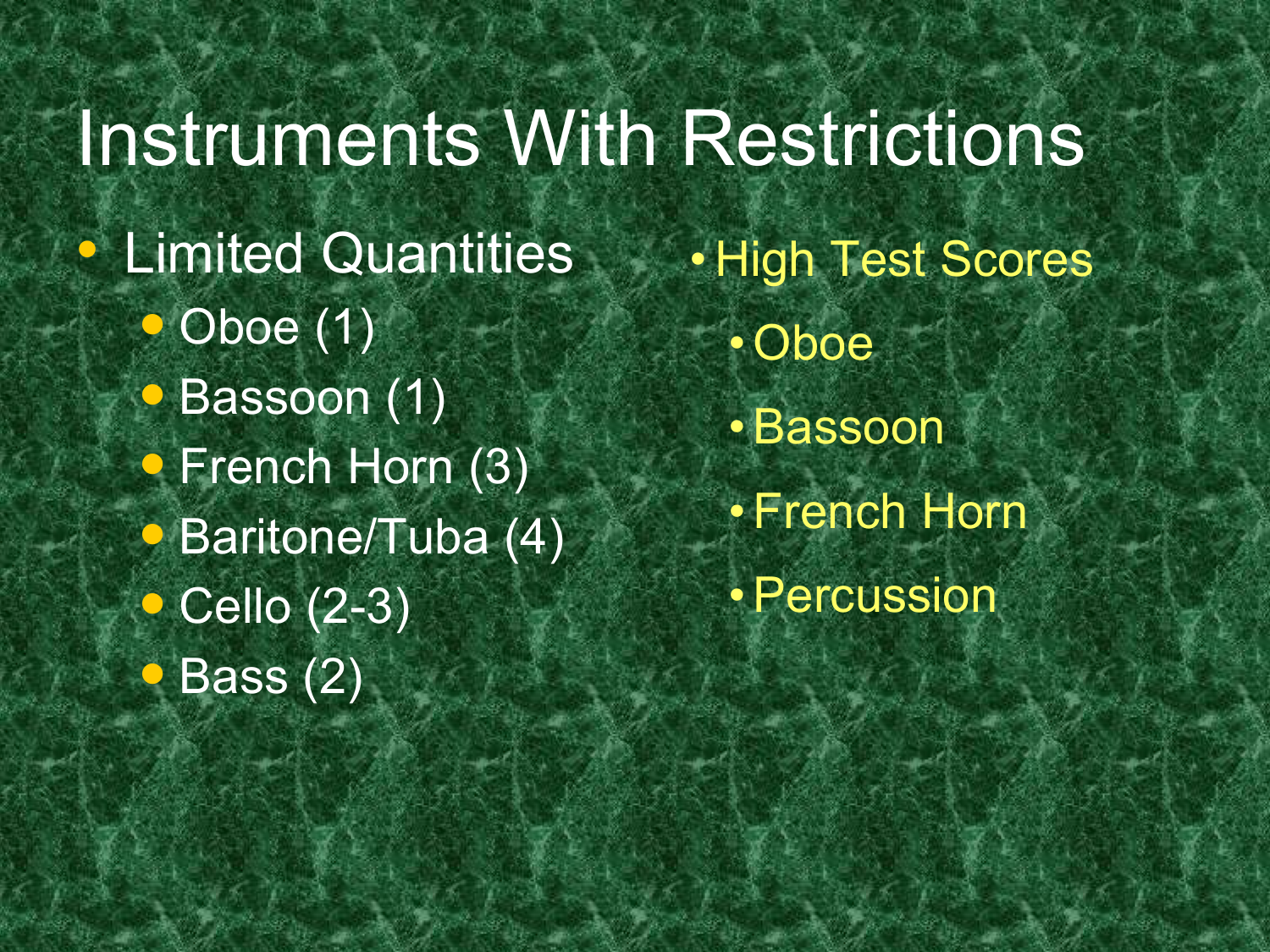### Cost Of the program

This year, the district will pay for your child's lessons and book!

• Rental fees are about \$25 for the summer and \$120 for the school year for a used instrument from a store